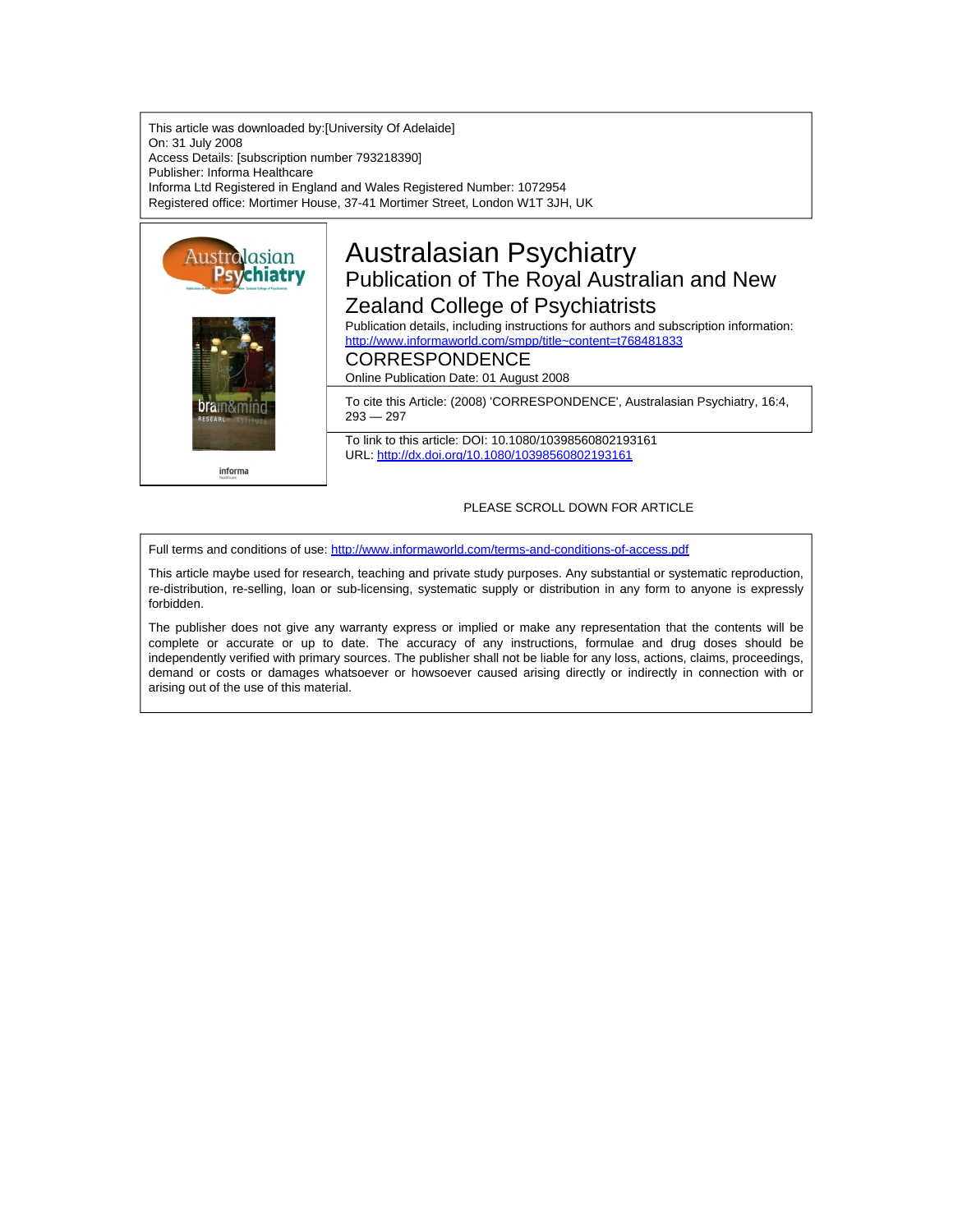### **CORRESPONDENCE**

### Paediatric bipolar disorder

### DEAR SIR,

We thank Jairam for his thoughtful comment<sup>1</sup> on our paper concerning the controversy surrounding the diagnosis of paediatric bipolar disorder (PBD) especially among pre-pubertal children.<sup>2</sup> In response, we emphasize that the British National Institute for Health and Clinical Excellence (NICE) guidelines on bipolar disorder (BD) regard the bipolar spectrum in children as highly speculative and the case for inclusion in evidence-based practice remains unproven. They advocate caution until further research evidence becomes available.<sup>3</sup>

The main PBD hypotheses are that BD can be recognized reliably in childhood, and that early intervention will improve the course of the disorder. This line of research encounters the well recognized difficulty of long-term prediction in psychiatry, especially if using relatively frequent and non-specific symptoms to predict the emergence of uncommon conditions at a much later developmental stage. Jairam references Chang's paper, ''Adult bipolar disorder is continuous with paediatric bipolar disorder",<sup>4</sup> which highlights the similar phenomenology between children and adults with BD. However, Chang's review in the Canadian Journal of Psychiatry was accompanied by a review by Duffy, $5$ concluding there is no evidence of BD in pre-pubertal children. In particular, Duffy noted that in longitudinal studies of high-risk children of parents with well-characterized BD, ''there have been no observations of diagnosable BD in children under the age of 12 years''.

Alternative clinical hypotheses are evident in nearly all the studies of PBD, which has remarkably high levels of comorbidity; in fact, this is one of the most reproducible findings about the various childhood BD phenotypes.<sup>6</sup> These 'comorbidities' could be viewed as differential diagnoses and potential explanations for the mood dysregulation. For example, Rucklidge, in a ground breaking study of the psychosocial factors associated with a diagnosis of 'narrow phenotype' PBD in Christchurch, $7$  found that over 50% had a history of trauma and that 21% met criteria for lifetime posttraumatic stress disorder (compared with 10% trauma exposure, 0% posttraumatic stress disorder among controls). Childhood trauma may well be implicated in these cases of mood dysregulation rather than PBD.

As NICE recommend, the threshold for a diagnosis of early-onset BD should be set particularly high as the implications are serious. PBD has been conceptualized as a life-long condition requiring long-term medical management beginning early in childhood. The risk of excessive pharmacotherapy, particularly in pre-pubertal children cannot be understated. In our paper,<sup>2</sup> we alluded to this with a reference to Wonodi et  $al.^8$  who examined 118 paediatric psychiatric patients aged  $5-18$  years on atypical antipsychotics for at least 6 months and found that 11 (9%) had tardive dyskinesia. There have been large numbers of fatalities relating to atypical antipsychotics $9$  in the USA. The diagnosis of PBD is a major driving force for atypical antipsychotics being prescribed as long-term 'mood stabilizers' to children. Another aspect worthy of further discussion is the effect on a child's developing narrative of self and the meaning of their emotional life in the context of the PBD label. $^{10}$ 

#### REFERENCES

- 1. Jairam R. Comment. Australasian Psychiatry 2007; 16: 85-86
- 2. Parry P, Allison S. Pre-pubertal paediatric bipolar disorder: A controversy from America. Australasian Psychiatry 2007; 16: 80-84.
- 3. National Institute for Health and Clinical Excellence. National Clinical Practice Guideline Number 38: Bipolar Disorder: the Management of Bipolar Disorder in Adults, Children and Adolescents in Primary and Secondary Care. London: National Collaborating Centre for Mental Health, 2006.
- 4. Chang K. Adult bipolar disorder is continuous with paediatric bipolar disorder. Canadian Journal of Psychiatry 2007: 52: 418-425.
- 5. Duffy A. Does bipolar disorder exist in children? A selected review. Canadian Journal of Psychiatry 2007; 52:  $409 - 417$ .
- 6. Biederman J, Faraone SV, Wozniak J et al. Clinical correlates of bipolar disorder in a large, referred sample of children and adolescents. Journal of Psychiatric Research 2005; 39: 611-622.
- 7. Rucklidge JJ. Psychosocial functioning of adolescents with and without paediatric bipolar disorder. Journal of Affective Disorders 2006; 91: 181-188.
- 8. Wonodi I, Reeves G, Carmichael D et al. Tardive dyskinesia in children treated with atypical antipsychotic medications. Movement Disorders 2007; 22: 1777-1782.
- 9. Moore TJ, Cohen MR, Furberg CD. Serious adverse drug events reported to the Food and Drug Administration, 1998-2005. Archives of Internal Medicine 2007; 167: 1752-1759.
- 10. Purcell WJ. Pediatric bipolar disorder and the destruction of lived experience: a case study. In: Olfman S, ed. Bipolar Children: Cutting-Edge Controversy, Insights, and Research. Westport, CT: Praeger, 2007; 95-106.

### Peter Parry

Adelaide, SA

#### Stephen Allison Adelaide, SA

### Paediatric bipolar disorder

### DEAR SIR,

In their recent publication, Parry and Allison set out to explore the rapid rise in the diagnosis of bipolar disorder in the paediatric, particularly pre-pubertal, age group in the USA over the past decade and to look at associated controversies. $1$  It is important that clinicians in Australia have our own debate on this particularly important subject, and to do that we must be adequately informed and unbiased. It is not just an American phenomenon. The international literature<sup>2-6</sup> refutes the rise in diagnosis and highlights the need for clinical epidemiological reliability and diagnostic validity studies in view of the claims that paediatric bipolar disorder (PBD) carries high morbidity and psychosocial dysfunction because of its chronic and frequently rapid-cycling symptoms, high comorbidity with disruptive behaviour disorders and relative treatment<br>resistance.<sup>7–9</sup> This is currently one of the most active and controversial areas of clinical and research interest in child psychiatry.

There seems a pervading sense of urgency in the US as public health implications of the increasing diagnosis of bipolar disorder affecting children and adolescents are publicized. Current literature depicts the disease as devastating, with substantial impairment across psychosocial domains, high risk of suicide, psychosis, significant familial aggregation, and protracted illness course in which the classically described cycles of disease followed by well periods are rarely observed.<sup>10</sup> Early recognition is called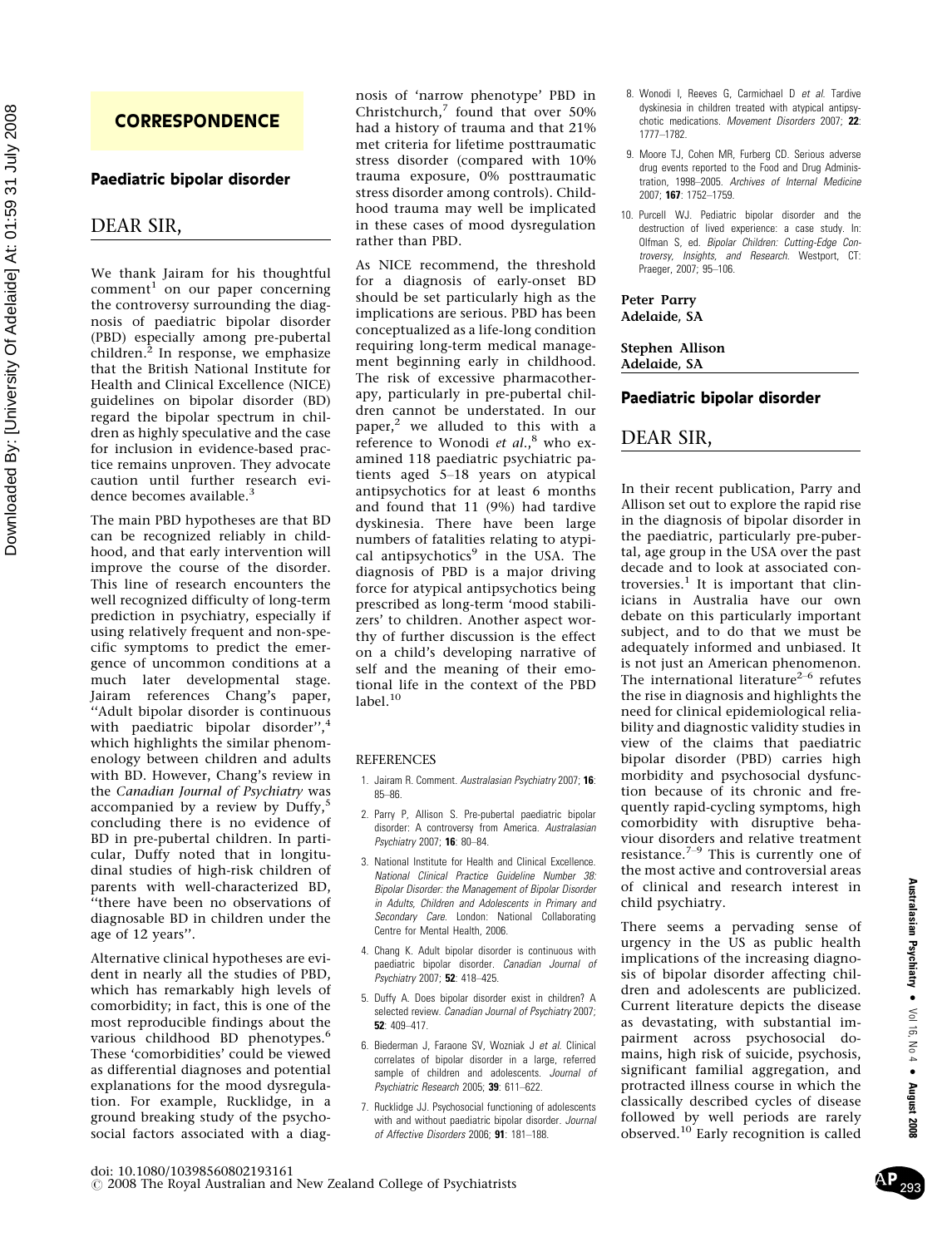$N_0 4$  • August 2008 Australasian Psychiatry ● Vol 16, No 4 ● August 2008 Australasian Psychiatry . Vol 16,

for in both acute and maintenance treatment of bipolar spectrum disorders in children and adolescents in order to ameliorate ongoing symptoms and reduce or prevent serious psychosocial morbidity that usually accompanies this illness.<sup>11</sup>

The diagnosis of PBD poses problems as the diagnostic criteria are softened and radically inflated numbers result. Comorbidity reportedly between attention deficit hyperactivity disorder (ADHD) and bipolar disorder, oppositional defiant disorder (ODD), conduct disorder, posttraumatic stress disorder (PTSD) and other disorders of mood regulation are not considered and present enormous diagnostic and treatment challenges, evidenced by emerging reports that mania is being misdiagnosed as ADHD.<sup>12</sup> In children who present with both the DSM-IV and non-DSM-IV phenotypes, assessment should include careful evaluation and systematic monitoring of all abnormal behaviours to explore stability and change over time in diagnosis and impairment and medication used with the utmost responsibility. I would stress the complexities of making such a serious diagnosis at a stage of crucial development, in view of ''lack of maternal warmth'' being quoted by proponents of the PBD diagnosis in this age group as a predictor of faster relapse after recovery from mania $13$  and in view of the role of the family in the onset and outcome of childhood disorders. Family dynamics are vitally important and there is a need to empirically assess which family processes are important for specific childhood disorders.<sup>14</sup> Discrepancies between reports of mother, child and father in childhood disorders are an inherent difficulty as sometimes parents are relieved when a diagnosis explains their concerns to date.

Research evidence is still unconvincing. The paediatric samples followed up have been of small to modest sizes, and subjects have been followed up infrequently or for relatively brief periods. So far, no study has prospectively collected syndromal and subsyndromal course data on children and adolescents representing the full spectrum of bipolar phenotypes, in particular bipolar disorder not otherwise specified.<sup>15</sup> Many children and adolescents cannot be meaningfully diagnosed using DSM-IV, and the variety of bipolar phenotypes observed in clinical practice remains unclarified.<sup>8</sup> Several research groups have published studies using semi-structured interviews to examine the cross-sectional presentation of bipolar 1 disorder in child and adolescent cohorts.

Traditional views have been shaped by the DSM, and PBD will be no exception. If DSM-V was to encompass some of the postulated PBD phenotypes, my major concern is that the role of developmental theory would take a backstage. Of further concern is that the symptom checklist type of diagnosis of PBD is dangerous, and so also is the recommended treatment, mainly because the symptoms can also be found in other disorders such as complex PTSD, ADHD and ODD, and the pharmacotherapy used in one may not be suitable for the other and in fact may be dangerous.

Has the relationship between the pharmaceutical industry, academic medicine and the national drug authorities affected the clinical practice of child psychiatry? ''Many leading researchers in this area,'' says Mary Burke, ''have financial relationships with the manufacturers of the drugs recommended for the treatment of PBD and although such relationships are not illegal, our credibility with the public is being jeopardized and constantly questioned".<sup>16</sup> The reduction of child psychiatry to a biological model is in competition with those of us who espouse an integrated perspective of developmental psychopathology without blinding ourselves to the fact that some seriously disturbed children do require pharmacotherapy. The role of cumulative trauma, including attachment trauma in early life, the role of environmental stressors and family relationships cannot be disregarded. Yet, the biomedical model appears to be taking over and limiting treatment options available to psychiatrists. The bio-psycho-social model is dying. Psychiatry journals lately are full of multicolour scans and complex genetic maps indicative of the fantastic progress being made in understanding the biology of mental disorders. Actual human beings with mental disorders have practically disappeared from their pages. The patient is 'disappearing'<sup>17</sup> from psychiatry. Are we now running the risk of children and families 'disappearing' from child psychiatry?

### **REFERENCES**

- 1. Parry P, Allison S. Pre-pubertal paediatric bipolar disorder: a controversy from America. Australasian Psychiatry 2008; 16: 80-84.
- 2. Srinath S, Janarolha N, Reddy YC. A prospective study of bipolar disorder in children and adolescents from India. Acta Psychiatrica Scandinavia 1998; 98: 437-442.
- 3. Moreno C, Laje G, Blanco C. National trends in the outpatient diagnosis and treatment of bi-polar disorder in youth. Archives General Psychiatry 2007; 64: 1032-1039.
- 4. Holtman M, Bolte S, Poustka F. Rapid increase in rates of bi-polar diagnosis in youth: True bipolarity or misdiagnosed severe disruptive behaviour disorders? Archives General Psychiatry 2008; 65: 324-327
- 5. Meltzer H, Gatward R, Goodman R. Mental health of children and adolescents in Great Britain. Advances in psychiatric Treatment 2004; 10: 1-3.
- 6. Holtman M, Bolte S, Goth K. Prevalence of the CBCLpaediatric bipolar disorder phenotype in a German general population sample. Bipolar Disorders 2007; 9: 895-900
- 7. Staton D, Volness LJ, Beatty WW. Diagnosis and classification of paediatric bipolar disorder. Journal of Affective Disorders 2008; 105: 205-212.
- 8. Geller B, Zimmerman B, Williams M. Six month stability and outcome of prepubertal and early adolescent bipolar disorder phenotype. Journal Child Adolescent Pharmacology 2000; 10: 165-173.
- 9. Finding RL, Gracious BL, McNamara NK. Rapid continuous cycling and psychiatric co-morbidity in paediatric bipolar 1 disorder. Bipolar Disorder 2001; 3: 202-210
- 10. Axelsom D, Birmaher B, Strober M. Phenomenology of children and adolescents with bipolar spectrum disorders. Archives General Psychiatry 2006; 63: 1139-1148
- 11. Harrington R, Myatt T. Is preadolescent mania the same condition as adult mania? A British perspective. Biological Psychiatry 2003; 53: 961-969.
- 12. Biederman J, Klein RG, Pine DS. Resolved: Mania is mistaken for ADHD in prepubertal children. Journal of the American Academy Child Adolescent Psychiatry  $1998: 37: 1091 - 1099$
- 13. Geller B, Tillman R, Craney J. Four year prospective outcome and natural history of mania in children with a pre-pubertal and early adolescent bipolar disorder phenotype. Archive General Psychiatry 2004; 61: 459-467.
- 14. Wamboldt M, Walmboldt F. Role of the family in the onset and outcome of childhood disorders: selected research findings. Journal American Academy Child Adolescent Psychiatry 2000; 39: 1212-1219.
- 15. Weller RA, Weller EB, Tucker SG. Mania in prepubertal children: has it been underdiagnosed? Journal of Affective Disorders 1986; 11: 151-154.
- 16. Burke MG. Commentary by a child psychiatrist practicing in a community setting. Journal of Child and Adolescent Psychopharmacology 2007; 17: 295 299.
- 17. Hellerstein DJ. The disappearing patient. Medscape General Medicine 2007; 9: 34 (webcast video editorials).

#### Joan Haliburn Sydney, NSW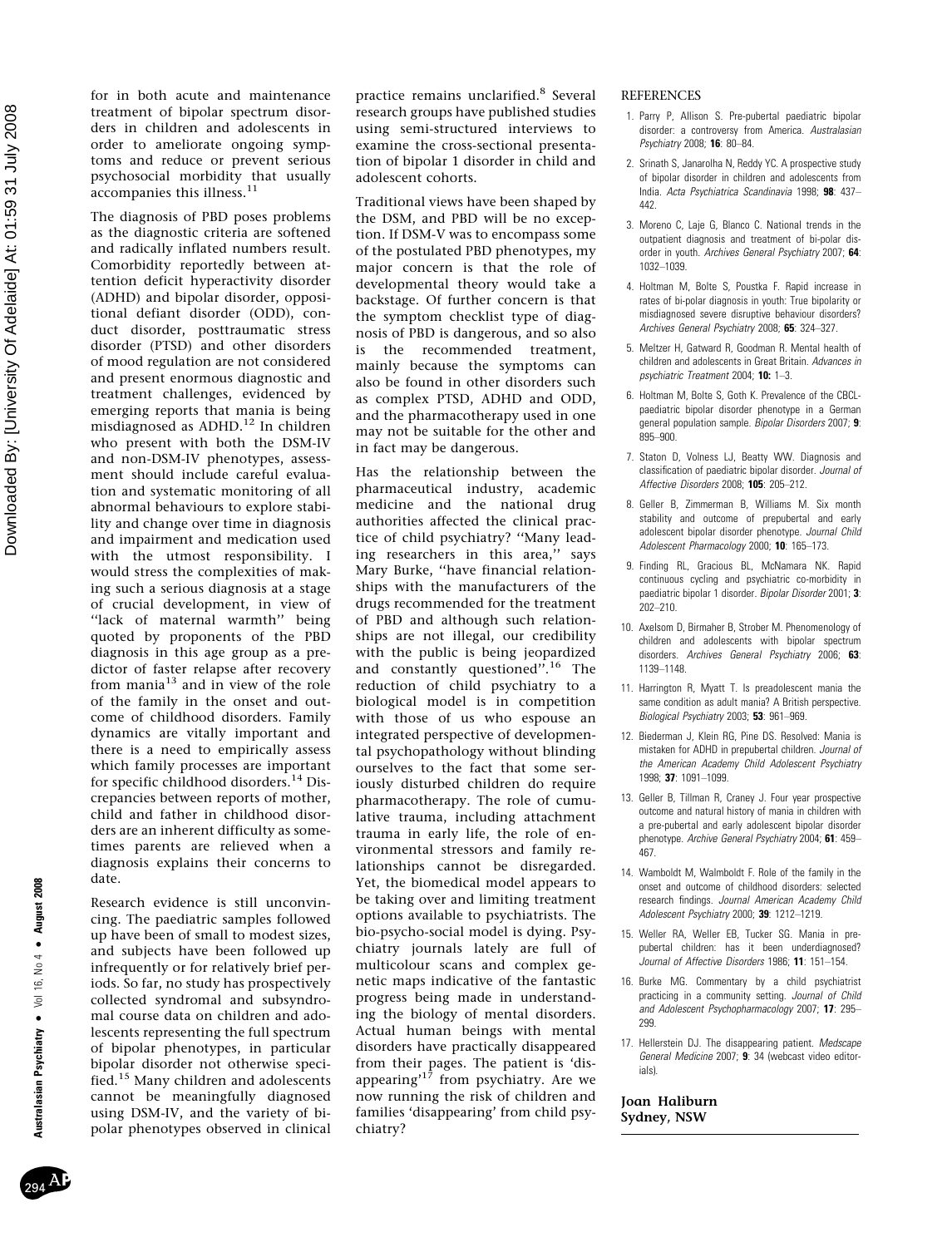### Paediatric bipolar disorder

### DEAR SIR,

In his comment on the recent article by Parry and Allison, $<sup>1</sup>$  Jairam men-</sup> tions that paediatric bipolar disorder had been recognised 150 years ago by Esquirol.<sup>2</sup> This is somewhat misleading.

The first descriptions of what might now be called bipolar disorder in adults came from the 1850s. It was not until the end of the 19th century that manic depressive illness was outlined and not until the 1920s that the term came into widespread use for any age group.<sup>3</sup>

At the time Esquirol was writing, mania was a common term used for insanity in general, but despite this Esquirol did not use the term mania for the case to which Jairam refers. The case, which was that of an 8-year old boy, was described in a section headed 'Folie', an even more generic term for insanity, and was preceded by a statement that infancy is secure from insanity.<sup>4</sup>

The case that supposedly is a first description of paediatric bipolar disorder is as follows:

''In 1814, I took over the care of an 8 year old child. The child was physically healthy and had normal cognitive function. He had been frightened badly by his governess during the siege of Paris. A lot of what he had to say was appropriate. But nothing could restrain him. He frequently ran away from his mother and governess and wandered around the city. He often went down into the court of the hotel and ordered a team of horses, pretending to be the master. He would claim confidently that he had won a large sum of money in the lottery. If he passes by a stall, or a shop, he might grab the money his mother or other customers had paid for their purchases. He often insults, provokes, or strikes people he meets, especially those visiting his mother. As soon as he sits down anywhere he falls asleep. When he wakes up, he creates pandemonium. He regularly abuses his mother and is unwilling to do anything she asks."  $(p. 30)^4$ 

This is all the information Esquirol offers on this case. He gives no diagnosis. Elsewhere in the book, he picks out overactivity, disinhibition and loquacity as the leading features of hysteria. It would be interesting to obtain readers' formulations of this case.

### **REFERENCES**

- 1. Parry P, Allison S. Pre-pubertal paediatric bipolar disorder: a controversy from America. Australasian Psychiatry 2008; 16: 80-84.
- 2. Jairam R. Comment. Australasian Psychiatry 2008; 16: 85-86
- 3. Healy D. Mania. Baltimore: Johns Hopkins University Press, 2008.
- 4. Esquirol JED. Des Maladies Mentales. Considéeréees sous les rapports Médical, Hygiéniques et Médico-Légal. Paris: JB Bailliere, 1838.

David Healy Cardiff, UK

### Acute trauma response at a conference abroad

### DEAR SIR,

It is relatively uncommon for clinicians dealing with post-traumatic stress disorder (PTSD) to be called upon to use practice guidelines in an acute setting, given that it is unlikely that this type of practitioner would be present in a situation where the skills and knowledge can be directly applied in this context. We report the case of a traumatic incident affecting a large group of people, where recently released guidance<sup>1</sup> was utilized in a practical setting.

The Pharmaceutical Society of Australia regularly conducts off-shore educational events, and in 2007 a preconference seminar based in Morocco attracted 190 conference delegates. Early in the course of this event, an incident involving a violent attack by a mentally ill man resulted in the hospitalization of two members of the conference party in the city of Marrakech. As a result of machete wounds that included serious lacerations and fractures, these patients required an overnight stay in local hospital, sutures, intravenous antibiotics, CT scans, x-rays, and tetanus inoculations. Both were subsequently transported from Morocco for further treatment. A security guard from the hotel complex was also seriously injured. The assailant was alleged to have been an ex-employee of the resort hotel, said to have been recently released from a psychiatric hospital about 700 kilometres from the place of the attack. Considerable information detailing the attack was reported in Australian and other international media within hours of the event. Particularly in the period immediately after the attack, many of the people present were disturbed and unsettled by these events. At the time, a travel advisory from the Australian Department of Foreign Affairs and Trade suggested that Australians travelling to Morocco should exercise a high degree of caution because of a high threat of terrorist attacks against Western interests and recent suicide bombings, and some delegates were unsettled by the possibility that the attack might have been related to terrorism.

The conference organizers were in a unique position of coordinating a debriefing session provided by a speaker at the conference (LM). Prior to the session, which was attended by approximately 70 of the conference delegates, the Australian Centre for Posttraumatic Mental Health (ACPMH) guidelines for people exposed to traumatic events<sup>1</sup> were made available to all delegates. Given the proximity of the event to the release of the document, it is probable that this occasion was the first time that it had been used 'in the field' for a group of people affected by a traumatic event. The debriefing allowed the conference staff to provide clarification of the events surrounding the incident, as well as the opportunity to convey apologies and messages of empathy from various parties including the King of Morocco's delegation, the Mayor of Marrakech, the Moroccan Ministry of Tourism, the police, the manager of the hotel, and the conference staff. There was also discussion surrounding the role of the press. The session then focused on an exploration of the thoughts of the participants regarding the incident, discussing feelings such as anxiety and helplessness. The facilitator encouraged the participants to view the incident from a positive perspective, emphasizing strengths such as coping skills, supports and the sense of bonding that had emerged among those affected.

A feedback questionnaire was designed after detailed discussion with conference organizers, and the availability of the form was announced in a subsequent conference session. The voluntary nature of participation was stressed, and the questionnaire was copied by conference staff and left on

AP 295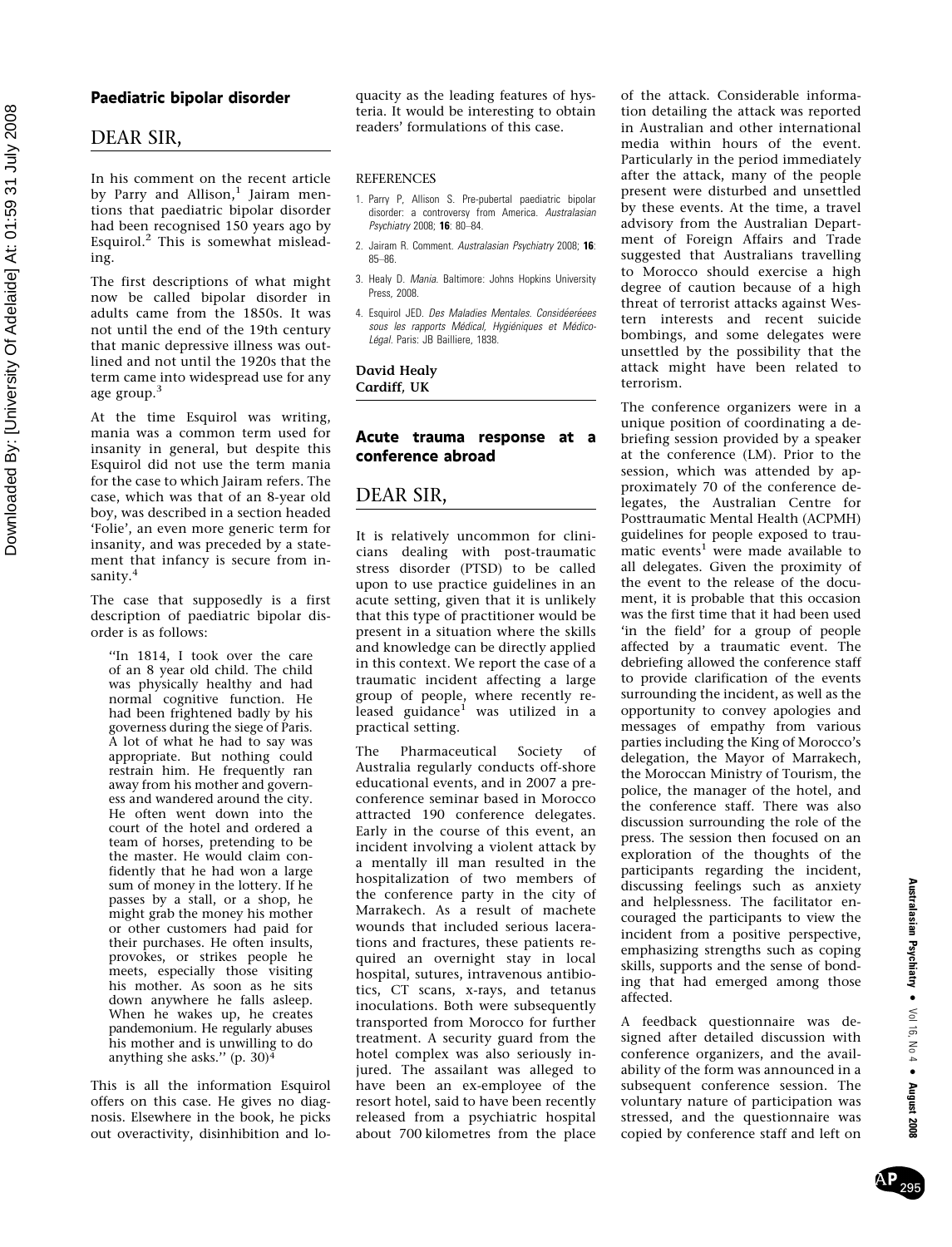tables at tea breaks and lunchtime. Reponses received from 71 of approximately 190 delegates who had been on site in Marrakesh were completed 7-9 days after the incident. Twenty-five respondents described some form of first-hand relationship to the incident: 10 had arrived at the scene shortly afterwards, four respondents had arrived shortly afterwards and assisted, five reported that they had witnessed the incident first-hand, three provided personal assistance but not at the scene of the incident, and three responded that they had both witnessed the incident and provided personal assistance. The remaining 46 respondents reported that they had only heard about the incident afterwards. Descriptors most commonly selected by respondents were 'sad'  $(n=46)$ , 'anxious' (n-27) and 'powerless' (n-21). Younger respondents (aged  $<$  60 years) were more likely to report feeling either fearful or helpless ( $p <$ 0.001 for each). Those with first-hand exposure to the incident were more likely to report that they felt 'panicky' than others who had heard about the event afterwards ( $p < 0.05$ ). Self-help measures most often described as useful were 'talking with friends'  $(n = 58)$ and 'talking with the victims'  $(n=40)$ . In addition, 23 respondents described specific benefit from attending the debriefing session and 21 reported that they derived benefit from 'drawing on past experiences'. Most respondents reported that they expected ''not to think about the incident very much at all in the future''  $(n=12)$  or ''I may think about the incidents from time to time but don't expect to be troubled by them''  $(n=57)$ . Three participants selected ''I may think about the incidents from time to time and they may continue to upset me'' and one respondent chose the alternative that specified ''I may need to seek some form of help or counselling about the incident at some time''. Several participants reported that the incident had prompted them to recall other previous traumatic events such as armed robberies of their pharmacies.

It is thought that this instance is the first time where the recently released ACPMH guidelines for helping others following frightening or distressing events have been used for a group of people in a practical setting. This report documents a unique first-hand perspective of trauma in an unfamiliar setting that resulted in an opportunity to counsel, assist victims and participants, and provide specialist advice to the conference organizers.

#### **REFERENCE**

1. PFA. Helping Others. Melbourne: Australian Centre for Posttraumatic Mental Health. https: www.unimelb. edu.au. Accessed 16 July 2007.

Linda McCarthy and Christopher Alderman Daw Park, SA

### The gain of suicide

### DEAR SIR,

The recent publication, The Loss of Sadness,<sup>1</sup> helps to explain one of the discrepancies of suicide scholarship. In 1964, Stengel reported that 33.3% ''of people who commit suicide have been suffering from a neurosis or psychosis or severe personality disorder".<sup>2</sup> Less than two decades later, Robins found mental disorder in 94% of patients who completed suicide;<sup>3</sup> that is, more than 2.5 times higher. Subsequent psychological autopsies (Robins' report was an early example) have supported this higher rate.

Robins<sup>3</sup> used the St Louis Suicide Study Criteria, which were closely related to the Feigner Criteria, which in turn, were a forerunner of the DSM criteria.

Horwitz and Wakefield are critical of the DSM criteria of major depressive disorder (MDD), stating that this a list of symptom which pays no heed to contextual matters (loss and other<br>unwelcome events).<sup>1</sup> They state that the DSM MDD criteria lead to normal sadness being misdiagnosed as a disorder. They cite sociological studies that provide evidence that stressful events can result in features ('symptoms') that are indistinguishable from the DSM MDD criteria, but that when taken in context, these do not result in the diagnosis of MDD. Individuals who experience sad events may construe their symptoms as the natural reaction to their experience, may not consider themselves disordered and generally do not seek medical assistance.

The point we make is that the criticism made by Horwitz and Wakefield<sup>1</sup> can also be leveled at the diagnostic criteria used by Robins<sup>3</sup> because the St Louis Suicide Study Criteria and the Feigner Criteria are lists of symptoms with no contextual considerations.

Robins gives case vignettes of 63 people who were diagnosed with depression prior to suicide. Case 051 was a 61-year-old male who had been ''a highly successful lawyer until a few months before his death''. A long time gambler, he generated serious gambling debts. He embezzled money from his firm and was asked to resign. He was forced to sell his house but lost the proceeds gambling, and 1 week before his suicide he had to take his wife to live with their son. Case 056 was a 56-year-old man who had been living with a female partner for 20 years. She suffered a stroke and was moved to a nursing home 4 months before his suicide. ''From the time the wife was taken away, he seemed totally lost and despondent and would ask his neighbors the same question over and over: 'What am I going to do?'''. Case 075 was a single 86-year-old never married retired dentist. He was suffering ''1) chronic asthmatic bronchitis, 2) prostatic hypertrophy, 3) hypotensive vascular heart disease, and 4) generalized arteriosclerosis''. He had prostatic surgery. He developed a tumor under his nipple which was surgically removed 5 weeks before his suicide. The only time he mentioned ''insomnia, anorexia and depression'' was after his last discharge from hospital. Case 011 was a 57-year-old woman with rheumatic heart disease who had a foot severely crushed in an automobile accident. ''The informant believed that the leg injury and the feeling of disgrace concerning her appearance and intelligence were the chief stresses that may have contributed to her suicide.''

An older diagnostic system listed endogenous/biological depression and reactive depression. Endogenous depression was usually a severe depression, the hallmark feature being that it arose without external cause. Reactive depression was the depression which arose in the aftermath of an unwelcome event. The demarcation between normal sadness and reactive depression is indistinct and relies on the attitude of the 'patient' and the diagnostician.

In 1955, Sainsbury made a useful contribution.<sup>4</sup> He studied 390 suicides and concluded that mental disorder

August 2008

No 4 •

 $296$ A